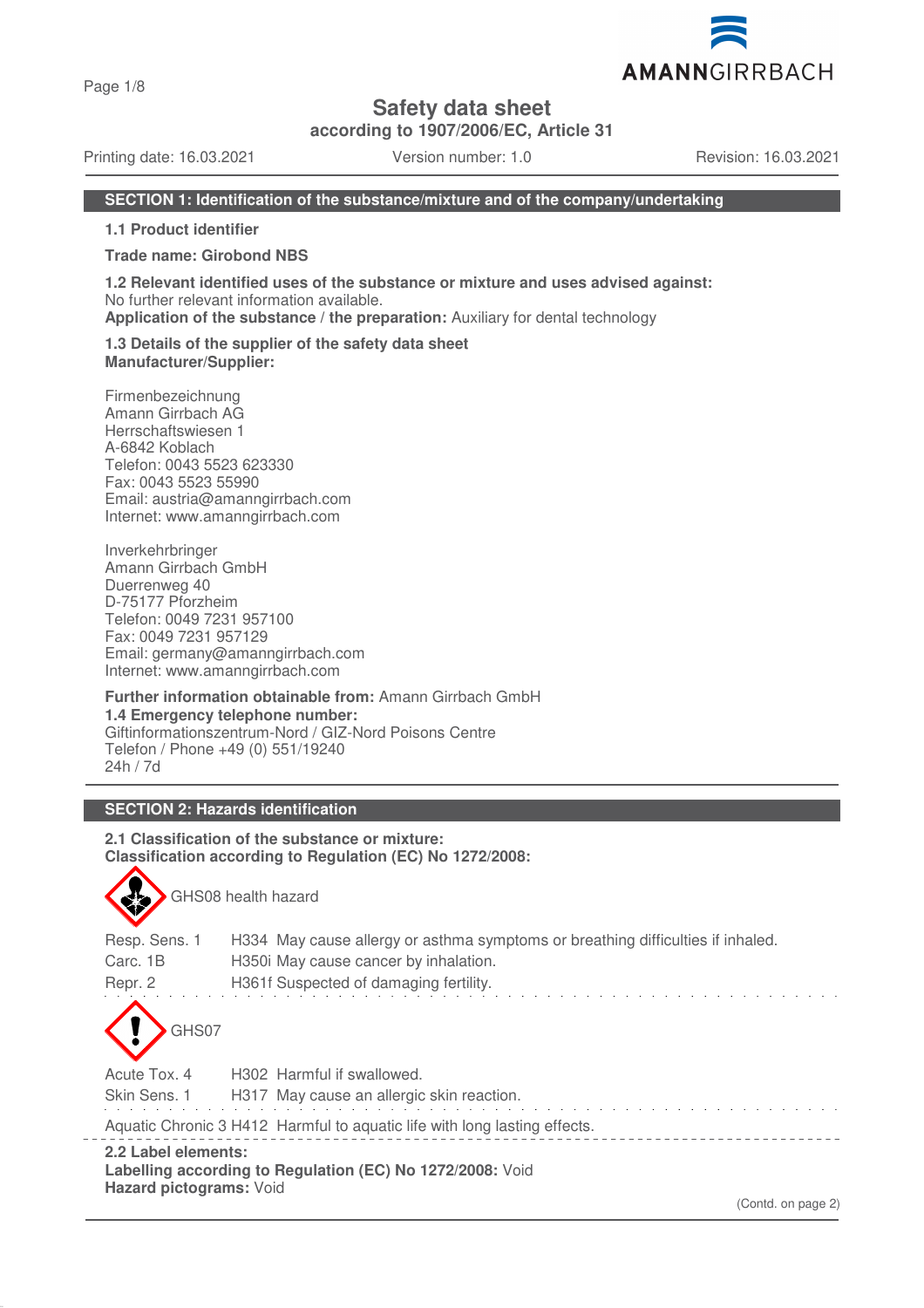Page 2/8

**Safety data sheet**

**according to 1907/2006/EC, Article 31**

Printing date: 16.03.2021 Version number: 1.0 Revision: 16.03.2021

AMANNGIRRBACH

**Trade name: Girobond NBS**

(Contd. of page 1)

**Signal word:** Void **Hazard statements:** Void **Precautionary statements:** Void **Additional information:** Metals in massive form, alloys, mixtures containing polymers and mixtures containing elastomers do not

require a label according to this Annex, if they do not present a hazard to human health by inhalation, ingestion or contact with skin or to the aquatic environment in the form in which they are placed on the market, although classified as hazardous in accordance with the criteria of this Annex. (Regulation (EC) No 1272/2008, Annex I, 1.3.4.1.)

**2.3 Other hazards: Results of PBT and vPvB assessment: PBT:** Not applicable. **vPvB:** Not applicable.

#### **SECTION 3: Composition/information on ingredients**

#### **3.2 Mixtures**

**Description:** Mixture of substances listed below with nonhazardous additions.

#### **Dangerous components:**

| CAS: 7440-48-4<br>EINECS: 231-158-0                              | cobalt<br>$\diamondsuit$ Resp. Sens. 1B, H334; Carc. 1B, H350i; Repr. 2, H361f; $\diamondsuit$ Acute<br>Reg.nr.: 01-2119517392-44 Tox. 4, H302; Skin Sens. 1, H317; Aquatic Chronic 3, H412 | 50-100%     |
|------------------------------------------------------------------|---------------------------------------------------------------------------------------------------------------------------------------------------------------------------------------------|-------------|
| CAS: 7440-47-3<br>EINECS: 231-157-5<br>Reg.nr.: 01-2119485652-31 | chromium<br>substance with a Community workplace exposure limit                                                                                                                             | 25-50%      |
| CAS: 7440-33-7<br>EINECS: 231-143-9                              | tungsten<br>substance with a Community workplace exposure limit                                                                                                                             | $2.5 - 10%$ |
| CAS: 7439-98-7<br>EINECS: 231-107-2<br>Reg.nr.: 01-2119472304    | molybdenum<br>substance with a Community workplace exposure limit                                                                                                                           | $2.5 - 10%$ |
| CAS: 7440-21-3<br>EINECS: 231-130-8                              | silicon<br>substance with a Community workplace exposure limit<br>Additional information: For the wording of the listed hazard phrases refer to section 16.                                 | $1 - 2.5%$  |

#### **SECTION 4: First aid measures**

#### **4.1 Description of first aid measures:**

**General information:**

Take affected persons out into the fresh air.

Do not leave affected persons unattended.

**After inhalation:** Supply fresh air; consult doctor in case of complaints.

**After skin contact:** Immediately wash with water and soap and rinse thoroughly.

**After eye contact:**

Rinse opened eye for several minutes under running water.

Call a doctor immediately.

**After swallowing:** Call a doctor immediately.

**4.2 Most important symptoms and effects, both acute and delayed:**

No further relevant information available.

**4.3 Indication of any immediate medical attention and special treatment needed:**

No further relevant information available.

(Contd. on page 3)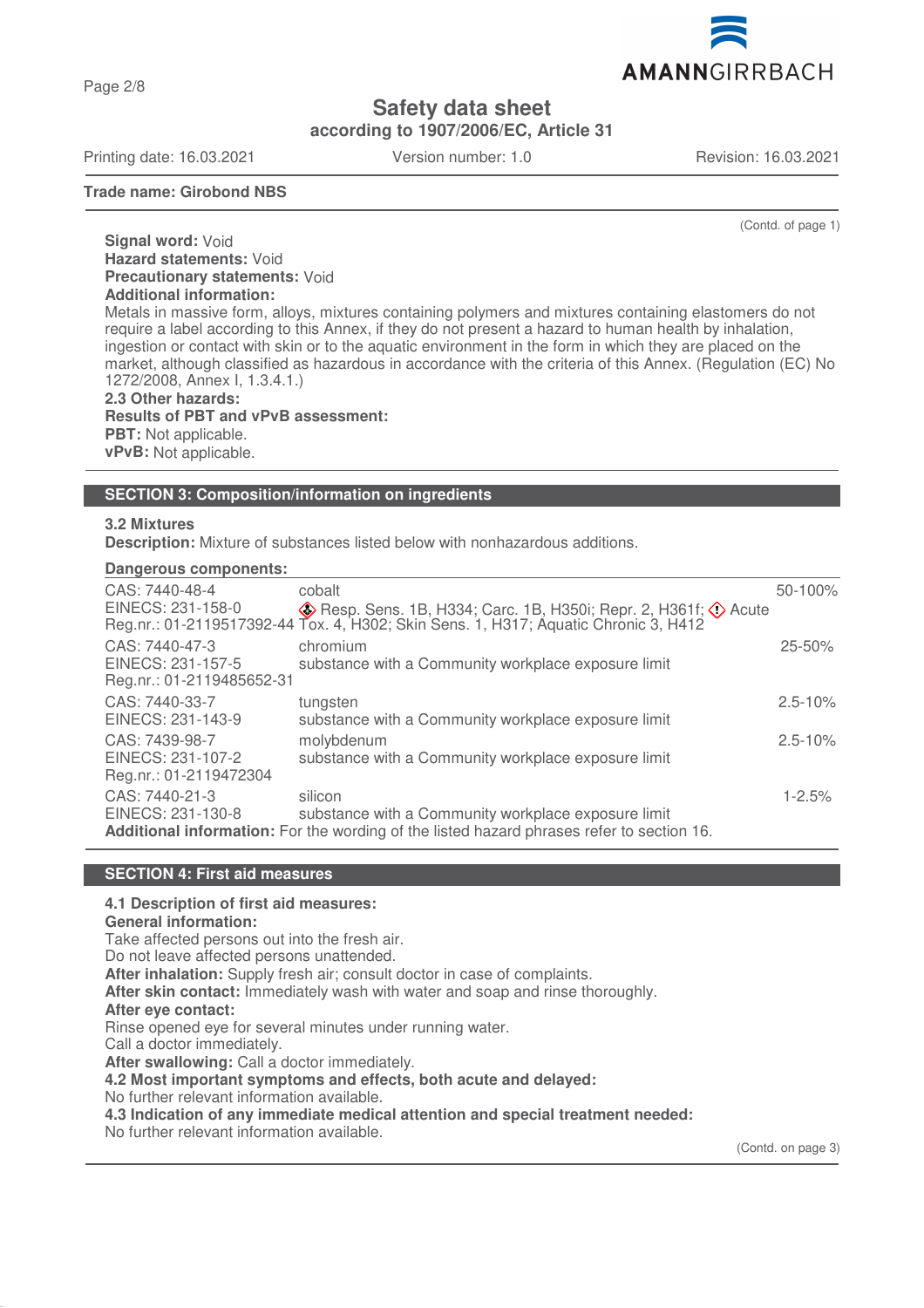

Page 3/8

# **Safety data sheet**

**according to 1907/2006/EC, Article 31**

Printing date: 16.03.2021 Version number: 1.0 Revision: 16.03.2021

**Trade name: Girobond NBS**

(Contd. of page 2)

## **SECTION 5: Firefighting measures**

#### **5.1 Extinguishing media:**

**Suitable extinguishing agents:** CO2, sand, extinguishing powder. Do not use water.

**For safety reasons unsuitable extinguishing agents:** Water

**5.2 Special hazards arising from the substance or mixture:**

Formation of toxic gases is possible during heating or in case of fire.

**5.3 Advice for firefighters:**

#### **Protective equipment:**

Do not inhale explosion gases or combustion gases.

Mouth respiratory protective device.

#### **Additional information:**

Collect contaminated fire fighting water separately. It must not enter the sewage system.

## **SECTION 6: Accidental release measures**

**6.1 Personal precautions, protective equipment and emergency procedures:** Wear protective equipment. Keep unprotected persons away. Ensure adequate ventilation.

Avoid formation of dust.

Use respiratory protective device against the effects of fumes/dust/aerosol.

**6.2 Environmental precautions:** Do not allow to enter sewers/ surface or ground water.

**6.3 Methods and material for containment and cleaning up:**

Pick up mechanically.

Ensure adequate ventilation.

**6.4 Reference to other sections:**

See Section 7 for information on safe handling.

See Section 8 for information on personal protection equipment.

See Section 13 for disposal information.

## **SECTION 7: Handling and storage**

#### **7.1 Precautions for safe handling:** Open and handle receptacle with care. Ensure good ventilation/exhaustion at the workplace. Prevent formation of dust. Provide suction extractors if dust is formed. **Information about fire - and explosion protection:** Keep ignition sources away - Do not smoke.

#### **7.2 Conditions for safe storage, including any incompatibilities: Storage:**

**Requirements to be met by storerooms and receptacles:** Store only in the original receptacle. **Information about storage in one common storage facility:**

Store away from foodstuffs.

Do not store together with acids.

**Further information about storage conditions:** Keep container tightly sealed.

**7.3 Specific end use(s):** No further relevant information available.

(Contd. on page 4)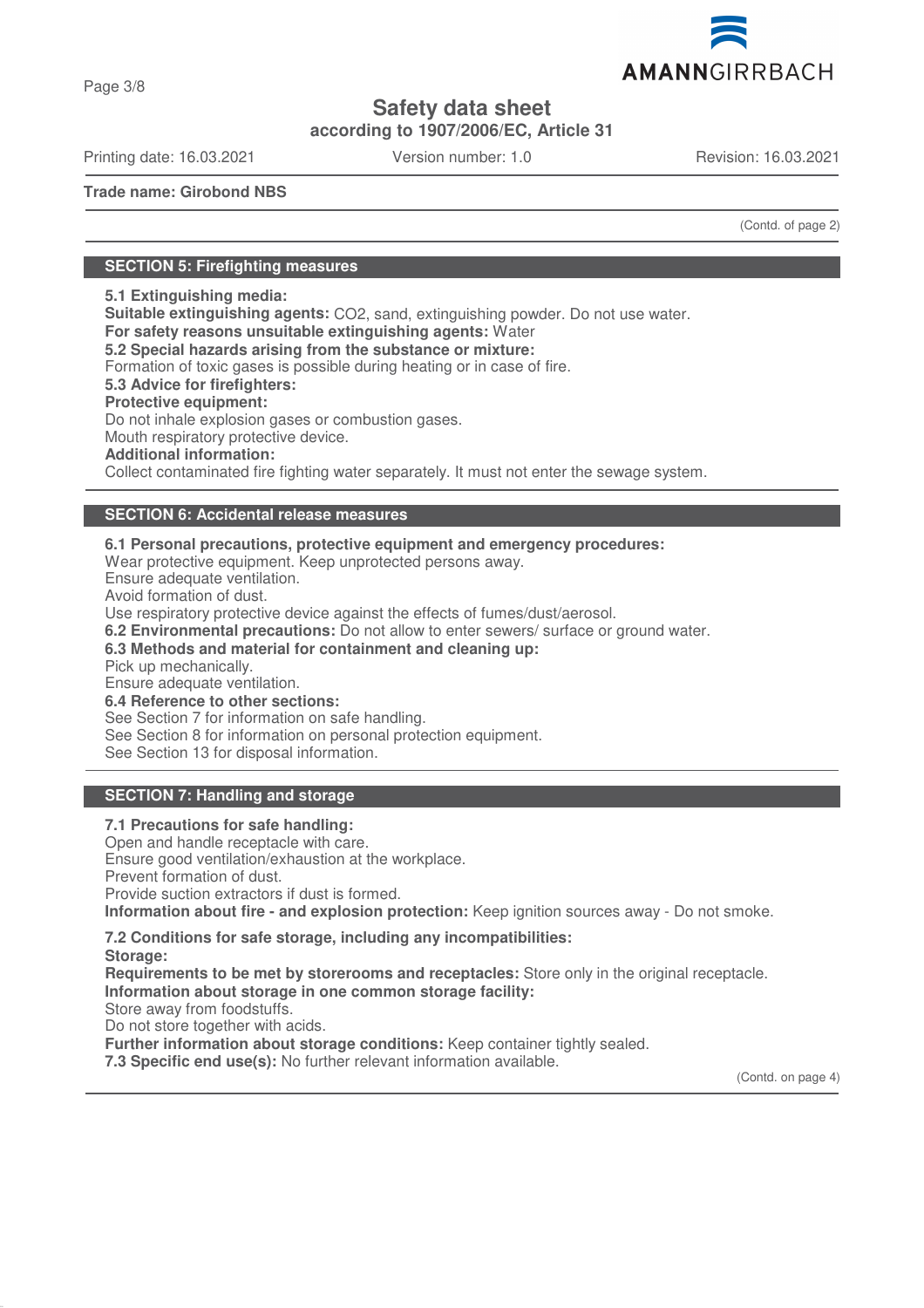

Page 4/8

**Safety data sheet**

**according to 1907/2006/EC, Article 31**

Printing date: 16.03.2021 Version number: 1.0 Revision: 16.03.2021

**Trade name: Girobond NBS**

(Contd. of page 3)

## **SECTION 8: Exposure controls/personal protection**

## **8.1 Control parameters:**

**Ingredients with limit values that require monitoring at the workplace:** 

#### **7440-48-4 cobalt**

OEL Long-term value: 0.02 mg/m<sup>3</sup> as Co; Sens.

## **7440-47-3 chromium**

OEL Long-term value: 2 mg/m<sup>3</sup> IOELV

#### **7440-33-7 tungsten**

OEL Short-term value: 10 mg/m<sup>3</sup> Long-term value: 5 mg/m<sup>3</sup> as W

## **7439-98-7 molybdenum**

OEL Long-term value: 3\* mg/m³ as Mo, \* respirable

#### **7440-21-3 silicon**

OEL Long-term value: 10<sup>\*</sup> 4<sup>\*\*</sup> mg/m<sup>3</sup> \*total inhalable \*\*respirable dust

#### **8.2 Exposure controls:**

**Appropriate engineering controls** No further data; see item 7.

## **Individual protection measures, such as personal protective equipment**

## **General protective and hygienic measures:**

The usual precautionary measures are to be adhered to when handling chemicals.

Wash hands before breaks and at the end of work.

Keep away from foodstuffs, beverages and feed.

Do not inhale dust / smoke / mist.

Avoid contact with the eyes and skin.

#### **Respiratory protection:**

In case of brief exposure or low pollution use respiratory filter device. In case of intensive or longer exposure use self-contained respiratory protective device.

Short term filter device:

Filter P3

**Hand protection** Protective gloves

#### **Material of gloves:**

The selection of the suitable gloves does not only depend on the material, but also on further marks of quality and varies from manufacturer to manufacturer.

#### **Penetration time of glove material:**

The exact break through time has to be found out by the manufacturer of the protective gloves and has to be observed.

#### **Not suitable are gloves made of the following materials:**

Strong material gloves

Leather gloves

**Eye/face protection** Tightly sealed goggles

#### **SECTION 9: Physical and chemical properties**

**9.1 Information on basic physical and chemical properties: General Information: Colour:** Silver grey **Odour:** Odourless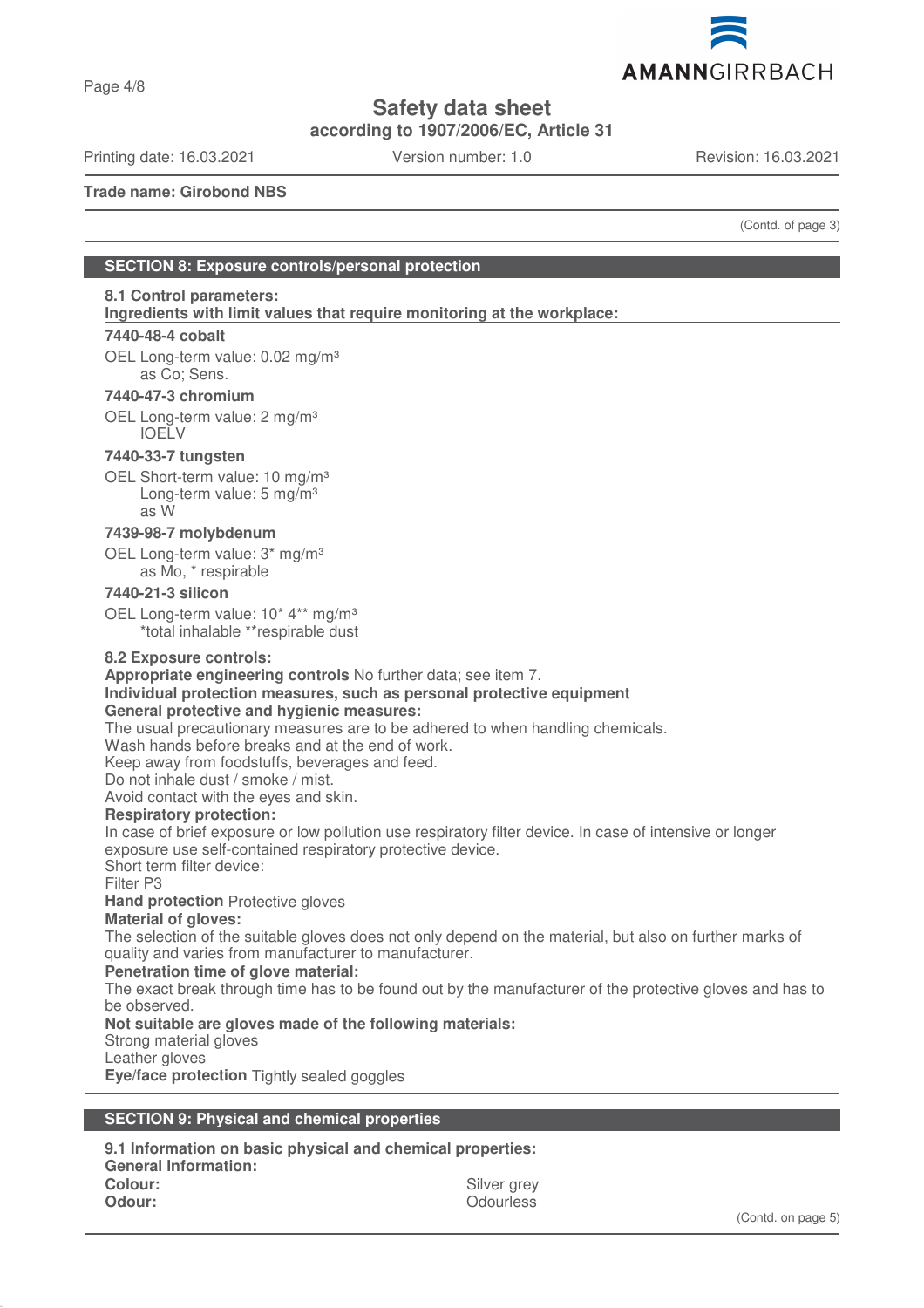Page 5/8

**Safety data sheet**

**according to 1907/2006/EC, Article 31**

Printing date: 16.03.2021 Version number: 1.0 Revision: 16.03.2021

## **Trade name: Girobond NBS**

|                                                    | (Contd. of page 4)                            |
|----------------------------------------------------|-----------------------------------------------|
| <b>Odour threshold:</b>                            | Not determined.                               |
| <b>Melting point/freezing point:</b>               | 1350 - 1422 °C                                |
| Boiling point or initial boiling point and boiling |                                               |
| range                                              | Undetermined.                                 |
| <b>Flammability</b>                                | Not applicable.                               |
| Lower and upper explosion limit                    |                                               |
| Lower:                                             | Not determined.                               |
|                                                    |                                               |
| Upper:                                             | Not determined.                               |
| <b>Flash point:</b>                                | Not applicable.                               |
| Auto-ignition temperature:                         | Product is not selfigniting.                  |
| <b>Decomposition temperature:</b>                  | Not determined.                               |
| pH                                                 | Not applicable.                               |
| <b>Viscosity:</b>                                  |                                               |
| <b>Kinematic viscosity</b>                         | Not applicable.                               |
| <b>Dynamic:</b>                                    | Not applicable.                               |
| <b>Solubility</b>                                  |                                               |
| water:                                             | Insoluble.                                    |
| Partition coefficient n-octanol/water (log value)  | Not determined.                               |
| Vapour pressure:                                   | Not determined.                               |
| Density and/or relative density                    |                                               |
| Density at 20 °C:                                  | $8.6$ g/cm <sup>3</sup>                       |
| <b>Relative density:</b>                           | Not determined.                               |
| Vapour density:                                    | Not determined.                               |
|                                                    |                                               |
| 9.2 Other information:                             |                                               |
| Appearance:                                        |                                               |
| Form:                                              | Solid                                         |
| Important information on protection of health      |                                               |
| and environment, and on safety.                    |                                               |
| <b>Explosive properties:</b>                       | Product does not present an explosion hazard. |
| <b>Change in condition:</b>                        |                                               |
| <b>Evaporation rate:</b>                           | Not applicable.                               |
| Information with regard to physical hazard         |                                               |
| classes                                            |                                               |
| <b>Explosives</b>                                  | Void                                          |
| <b>Flammable gases</b>                             | Void                                          |
| <b>Aerosols</b>                                    | Void                                          |
| <b>Oxidising gases</b>                             | Void                                          |
| Gases under pressure                               | Void                                          |
| <b>Flammable liquids</b>                           | Void                                          |
| <b>Flammable solids</b>                            | Void                                          |
| Self-reactive substances and mixtures              | Void                                          |
| <b>Pyrophoric liquids</b>                          | Void                                          |
| <b>Pyrophoric solids</b>                           | Void                                          |
| Self-heating substances and mixtures               | Void                                          |
| Substances and mixtures, which emit flammable      |                                               |
| gases in contact with water                        | Void                                          |
| <b>Oxidising liquids</b>                           | Void                                          |
| <b>Oxidising solids</b>                            | Void                                          |
| <b>Organic peroxides</b>                           | Void                                          |
| <b>Corrosive to metals</b>                         | Void                                          |
| <b>Desensitised explosives</b>                     | Void                                          |
|                                                    | $(Control$ on page $6)$                       |



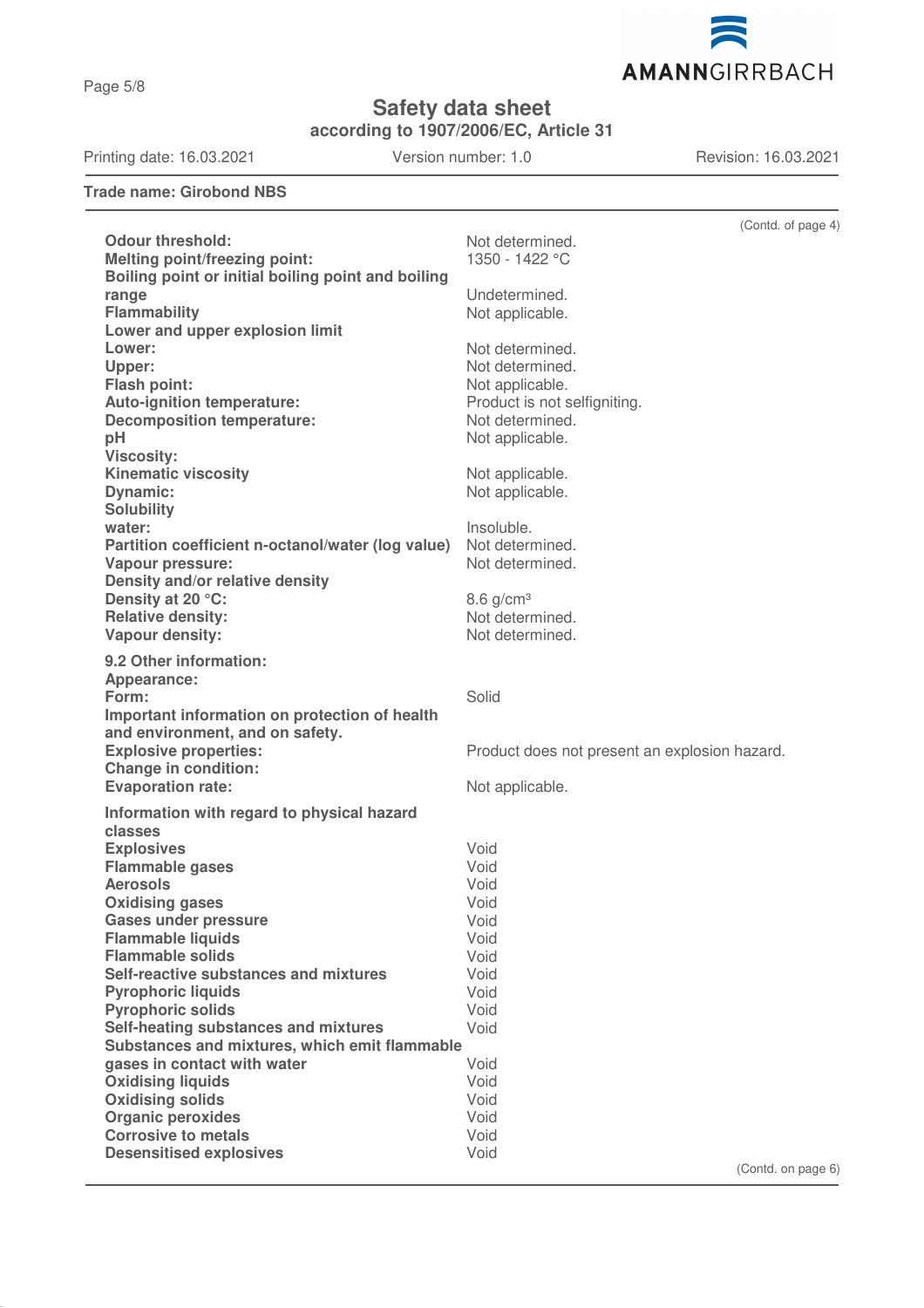

Page 6/8

## **Safety data sheet**

**according to 1907/2006/EC, Article 31**

Printing date: 16.03.2021 Version number: 1.0 Revision: 16.03.2021

**Trade name: Girobond NBS**

(Contd. of page 5)

## **SECTION 10: Stability and reactivity**

**10.1 Reactivity:** No further relevant information available.

**10.2 Chemical stability:**

**Thermal decomposition / conditions to be avoided:**

No decomposition if used according to specifications.

**10.3 Possibility of hazardous reactions:** No dangerous reactions known.

**10.4 Conditions to avoid:** No further relevant information available.

**10.5 Incompatible materials:** No further relevant information available.

**10.6 Hazardous decomposition products:**

Toxic metal oxide smoke

Poisonous gases/vapours

#### **SECTION 11: Toxicological information**

**11.1 Information on hazard classes as defined in Regulation (EC) No 1272/2008**

**Acute toxicity**

Harmful if swallowed.

**LD/LC50 values relevant for classification:** 

#### **7440-48-4 cobalt**

Oral LD50 550 mg/kg (rat) (OECD 425)

**Skin corrosion/irritation** Based on available data, the classification criteria are not met.

**Serious eye damage/irritation** Based on available data, the classification criteria are not met. **Respiratory or skin sensitisation**

May cause allergy or asthma symptoms or breathing difficulties if inhaled.

May cause an allergic skin reaction.

**Germ cell mutagenicity** Based on available data, the classification criteria are not met.

**Carcinogenicity** Based on available data, the classification criteria are not met.

**Reproductive toxicity**

Suspected of damaging fertility.

**STOT-single exposure** Based on available data, the classification criteria are not met.

**STOT-repeated exposure** Based on available data, the classification criteria are not met.

**Aspiration hazard** Based on available data, the classification criteria are not met.

#### **11.2 Information on other hazards**

**Endocrine disrupting properties** 

None of the ingredients is listed.

## **SECTION 12: Ecological information**

**12.1 Toxicity:**

**Aquatic toxicity:** No further relevant information available.

**12.2 Persistence and degradability:** No further relevant information available.

**12.3 Bioaccumulative potential:** No further relevant information available.

**12.4 Mobility in soil:** No further relevant information available.

**12.5 Results of PBT and vPvB assessment:**

**PBT:** Not applicable.

**vPvB:** Not applicable.

**12.6 Endocrine disrupting properties**

The product does not contain substances with endocrine disrupting properties.

**12.7 Other adverse effects:** No further relevant information available.

(Contd. on page 7)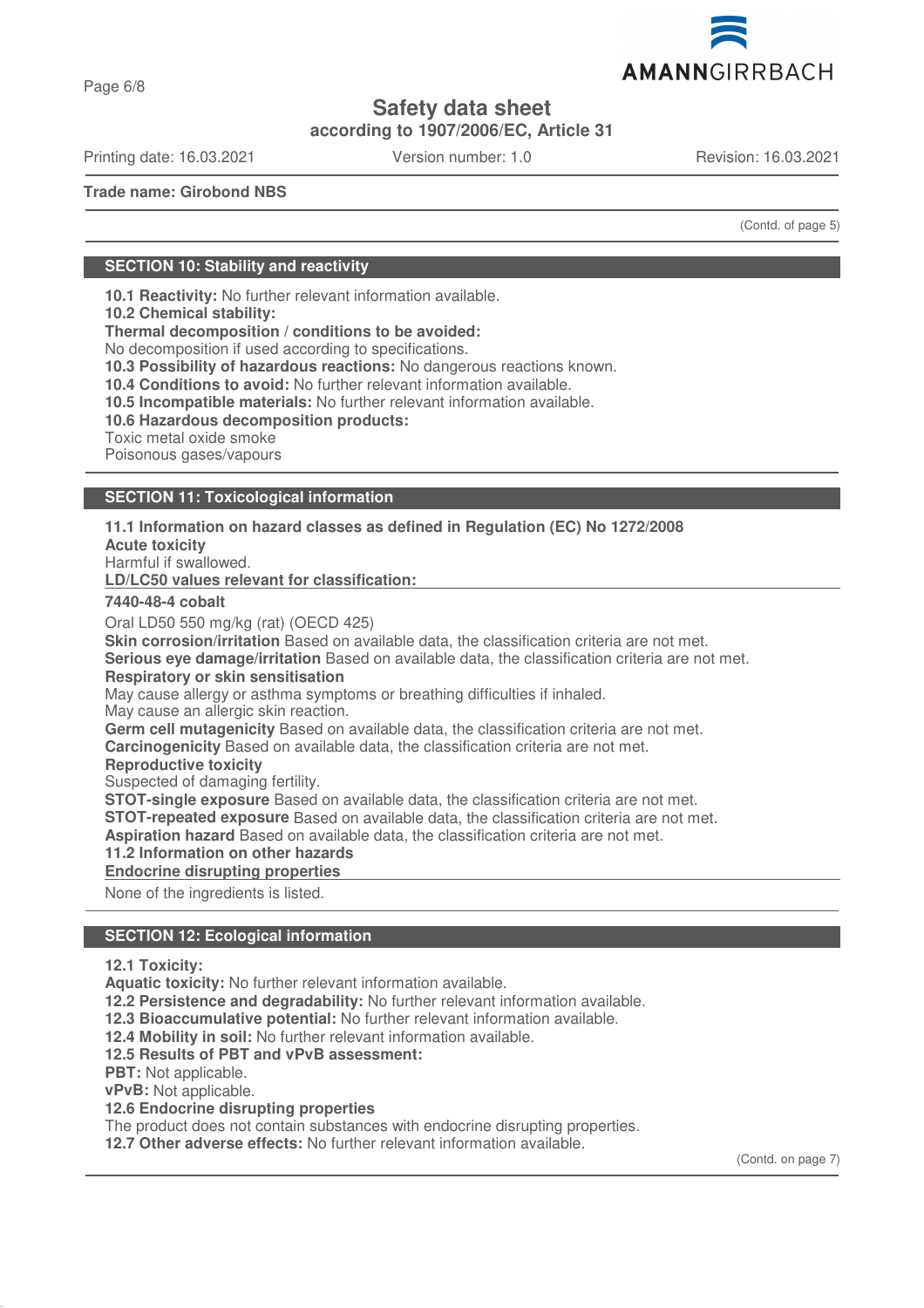Page 7/8

**Safety data sheet**

**according to 1907/2006/EC, Article 31**

Printing date: 16.03.2021 Version number: 1.0 Revision: 16.03.2021

AMANNGIRRBACH

(Contd. of page 6)

#### **Trade name: Girobond NBS**

#### **Additional ecological information:**

**General notes:**

The product contains heavy metals. Avoid transfer into the environment. Specific preliminary treatments are necessary

Water hazard class 1 (German Regulation) (Self-assessment): slightly hazardous for water

#### **SECTION 13: Disposal considerations**

**13.1 Waste treatment methods: European waste catalogue:** Dispose of contents/container in accordance with local/regional/national/international regulations. **Uncleaned packaging:**

**Recommendation:** Disposal must be made according to official regulations.

#### **SECTION 14: Transport information**

| 14.1 UN number or ID number<br>ADR, ADN, IMDG, IATA<br>14.2 UN proper shipping name:<br>ADR, ADN, IMDG, IATA<br>14.3 Transport hazard class(es):                   | Void<br>Void                                     |
|--------------------------------------------------------------------------------------------------------------------------------------------------------------------|--------------------------------------------------|
| ADR, ADN, IMDG, IATA<br>Class:<br>14.4 Packing group:<br><b>ADR, IMDG, IATA</b><br><b>14.5 Environmental hazards:</b>                                              | Void<br>Void                                     |
| <b>Marine pollutant:</b><br>14.6 Special precautions for user:<br>14.7 Maritime transport in bulk according to IMO<br>instruments<br><b>UN "Model Regulation":</b> | No<br>Not applicable.<br>Not applicable.<br>Void |

## **SECTION 15: Regulatory information**

**15.1 Safety, health and environmental regulations/legislation specific for the substance or mixture:** No further relevant information available.

**Directive 2012/18/EU Named dangerous substances - ANNEX I** None of the ingredients is listed. **DIRECTIVE 2011/65/EU on the restriction of the use of certain hazardous substances in electrical and electronic equipment – Annex II** None of the ingredients is listed.

**15.2 Chemical safety assessment:** A Chemical Safety Assessment has not been carried out.

## **SECTION 16: Other information**

This information is based on our present knowledge. However, this shall not constitute a guarantee for any specific product features and shall not establish a legally valid contractual relationship.

#### **Relevant phrases:**

H302 Harmful if swallowed.

H317 May cause an allergic skin reaction.

H334 May cause allergy or asthma symptoms or breathing difficulties if inhaled.

H350i May cause cancer by inhalation.

H361f Suspected of damaging fertility.